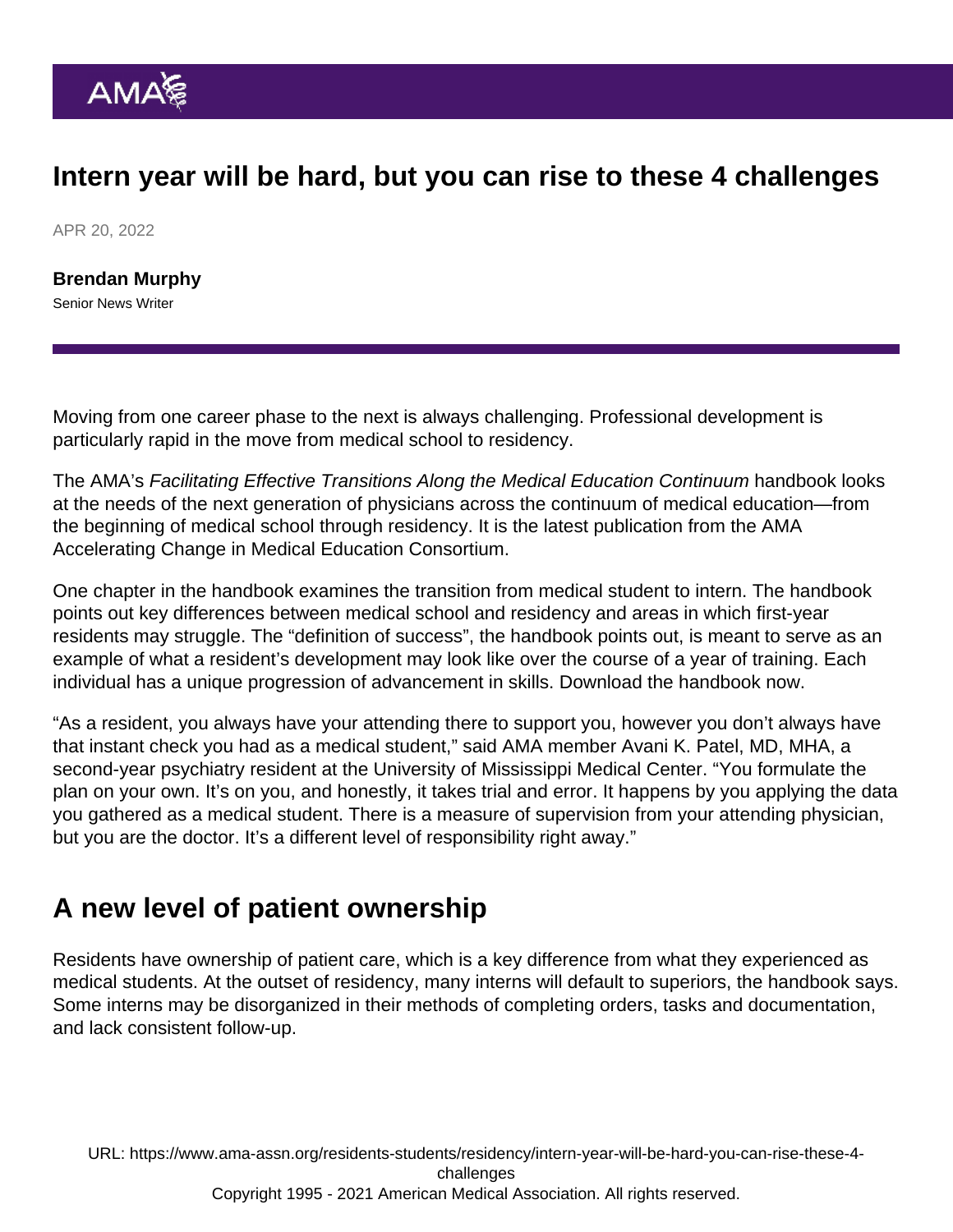What success looks like: With a new level of patient ownership, you will quickly gain skills in efficiency, clinical workflow, and patient care. By the end of year one, you have assimilated the role of primary physician, the handbook says. You are organized in the completion of your obligations, promptly and consistently following up on all aspects of a treatment plan.

## Required efficiency

First-year residents feel busier than when they were students The handbook points out that an M4 may be expected to care for four or five patients per day during subinternships, whereas a resident may manage more than twice that number. Residents are also responsible for the completion of the electronic health record.

What success looks like: You have learned how to better organize, set priorities for tasks and manage time. To do that, you have obtained a level of comfort with the EHR. The handbook offers an EHR mastery checklist.

# A different type of learning

Learning in residency is self-directed. Residents are expected to learn what they don't know and guide their own learning before, during and after patient encounters. Interns face a few challenges they didn't as medical students. They are learning in conjunction with a heavy workload they didn't carry as medical students, and they are adding specialty-specific technical skills to their required knowledge.

What success looks like: You will employ a few strategies for increasing self-directed and lifelong learning during residency. These include actively engaging in learning strategy discussions with peers and instructors, proactively seeking feedback and engaging in program-sponsored didactics or seminars and discussions.

# Demonstrable professionalism

Unprofessional resident behavior can run the gamut from the obvious, such as placing one's needs over the patient's and completing documentation late, to the less obvious, such as allowing yourself to get overwhelmed by uncertainty.

What success looks like: Over the course of a year, you will have learned to navigate ambiguity, meet deadlines and recognize your own limitations.

URL: [https://www.ama-assn.org/residents-students/residency/intern-year-will-be-hard-you-can-rise-these-4](https://www.ama-assn.org/residents-students/residency/intern-year-will-be-hard-you-can-rise-these-4-challenges) [challenges](https://www.ama-assn.org/residents-students/residency/intern-year-will-be-hard-you-can-rise-these-4-challenges) Copyright 1995 - 2021 American Medical Association. All rights reserved.